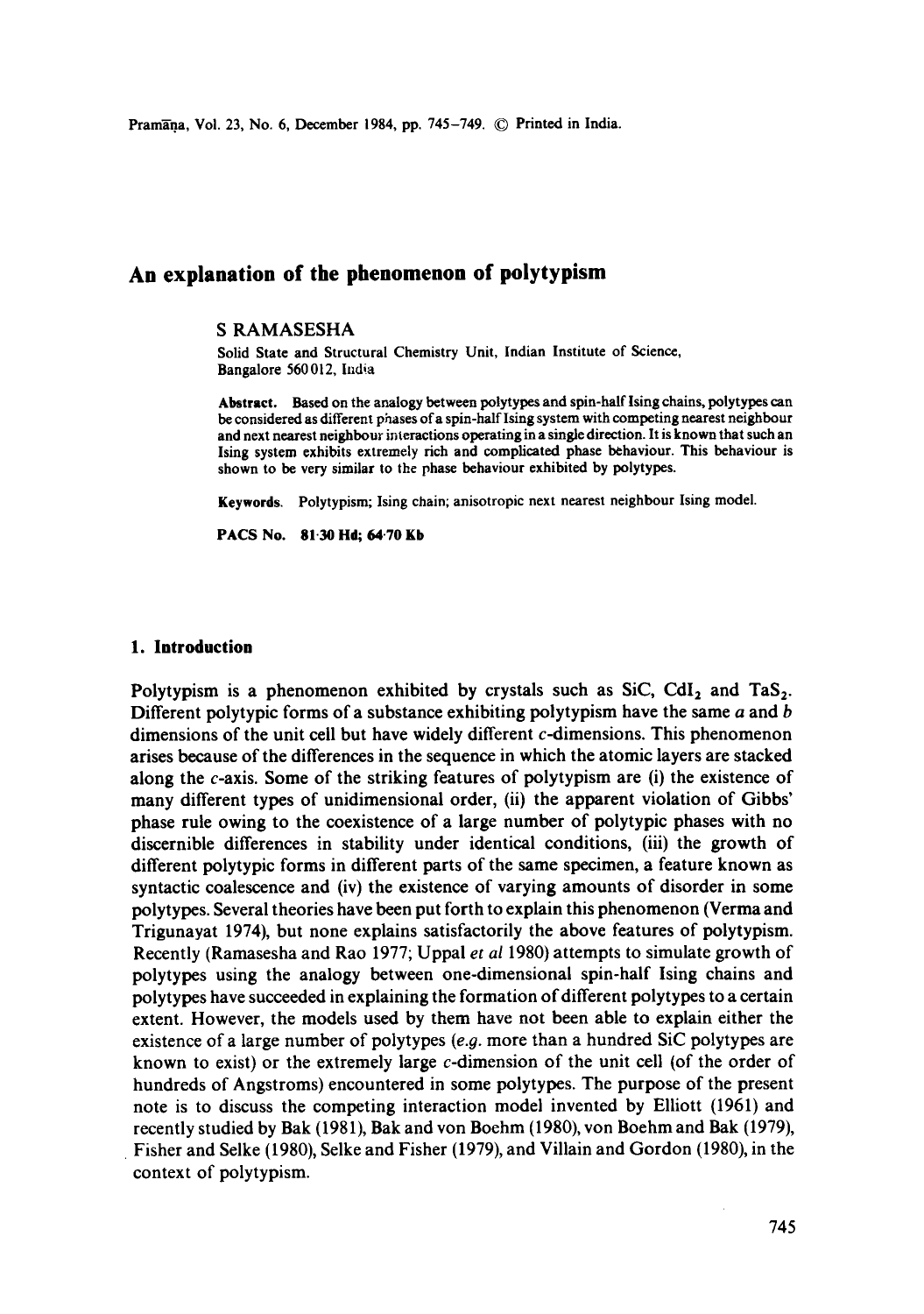#### **2. The competing interaction model**

Elliott (1961) put forth the competing interaction model to explain the sinusoidal spin ordering observed in some of the rare earth metals, namely, erbium and thulium. This model consists of Ising spins on a simple cubic lattice whose nearest neighbour interaction is ferromagnetic, while next nearest neighbour interaction is antiferromagnetic and the latter exists only along the z-direction. The Hamiltonian of this model, also called the anisotropic next nearest neighbour Ising (ANNNI) model can be written as,

$$
H = \sum_{x, y, z} \left[ J_1(S_{x, y, z}^z S_{x \pm 1, y, z}^z + S_{x, y, z}^z S_{x, y \pm 1, z}^z + S_{x, y, z}^z S_{x, y, z \pm 1}^z + J_2 S_{x, y, z}^z S_{x, y, z \pm 2}^z \right].
$$

Original theoretical analysis showed that this model displayed a low temperature ordered phase with a sinusoidally varying magnetization along the z-direction. The wavevector corresponding to the sinusoidal variation was essentially independent of temperature and determined solely by the ratio  $-J_2/J_1$ .

The ANNNI model has recently attracted much attention, theoretically, as it is known to display a Lifshitz point\* (Redner and Stanley 1977). Furthermore, it has also been successfully employed in explaining the complicated phase diagram of CeSb which exhibits several different types of stacking of ordered magnetic layers (Fisher *et al*  1978). The mean field equations of the ANNNI model were numerically solved by Bak and von Boehm (1979, 1980). Selke and Fisher (1979) used Monte Carlo technique as well as low temperature expansion technique (Fisher and Selke 1980) to study this model. The salient features of the ANNN1 model are that for a given ratio of  $-J_2/J_1$ , the equilibrium wave vector,  $q$ , of the sinusoidally modulated phase varies with temperature as shown in figure 1. We notice that the temperature range over which a given wavevector of the sinusoidally modulated phase is stable becomes narrow as the temperature increases. The  $q$ -T curve is nonanalytic in nature and is known as the 'devil's stair case'. The free energy differences between the different phases at any temperature also are rather small. Figure 2 gives the phase diagram of the ANNNI model. We see that at a given temperature, depending upon the ratio  $-J_2/J_1$ , one can have a different sinusoidally modulated phase as the equilibrium phase. The phase diagram becomes extremely complicated near  $T_c$ , the temperature above which the system is paramagnetic. In the grey region of the phase diagram, the stable phases are either the higher order commensurate phases or the incommensurate phases. The incommensurate phases can be described as consisting of commensurate regions separated by domain walls or solitons. The commensurate and incommensurate phases in this region of the phase diagram are separated by chaotic phases (Bak 1981). In §3 we discuss the relevance of this phase behaviour in the context of polytypism.

<sup>&</sup>quot;Lifshitz point in the magnetic context is the point in the magnetic phase diagram which separates a uniformly ordered ferromagnetic phase ( $q = 0$ ), a sinusoidally modulated ordered phase ( $q = 0$ ) and a paramagnetically disordered phase.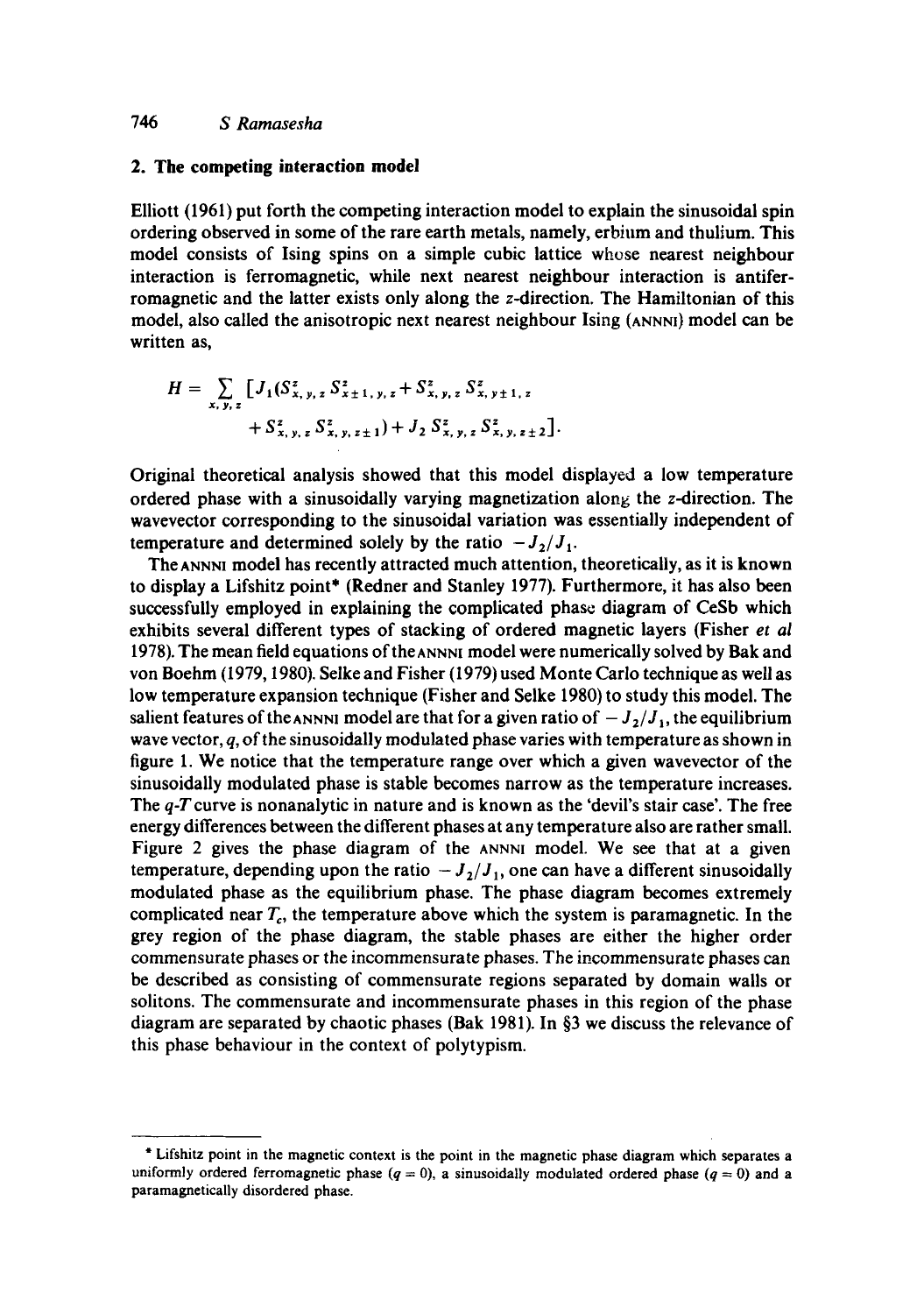

**Figure 1.** Equilibrium wavevector vs temperature for  $J_2/J_1 = -0.7$ . The dots and the horizontal lines are results of numerical mean field calculations. Full curve is the result of soliton theory (Bak and von Boehm 1980).



**Figure** 2. Full phase diagram of the ANNNI model. The dotted region of the diagram consists of commensurate and incommensurate phases separated by chaotic phases (Bak and von Boehm 1980).

## **3. Relevance of ANNNI model to polytypism**

In polytypes, a given layer can exist in any one of the two configurations, namely, cubic (k) or hexagonal (h) and a polytype can be uniquely described by specifying the *hk*  sequence of the layers in the unit cell. Similarly, any of the phases of the ANNN] model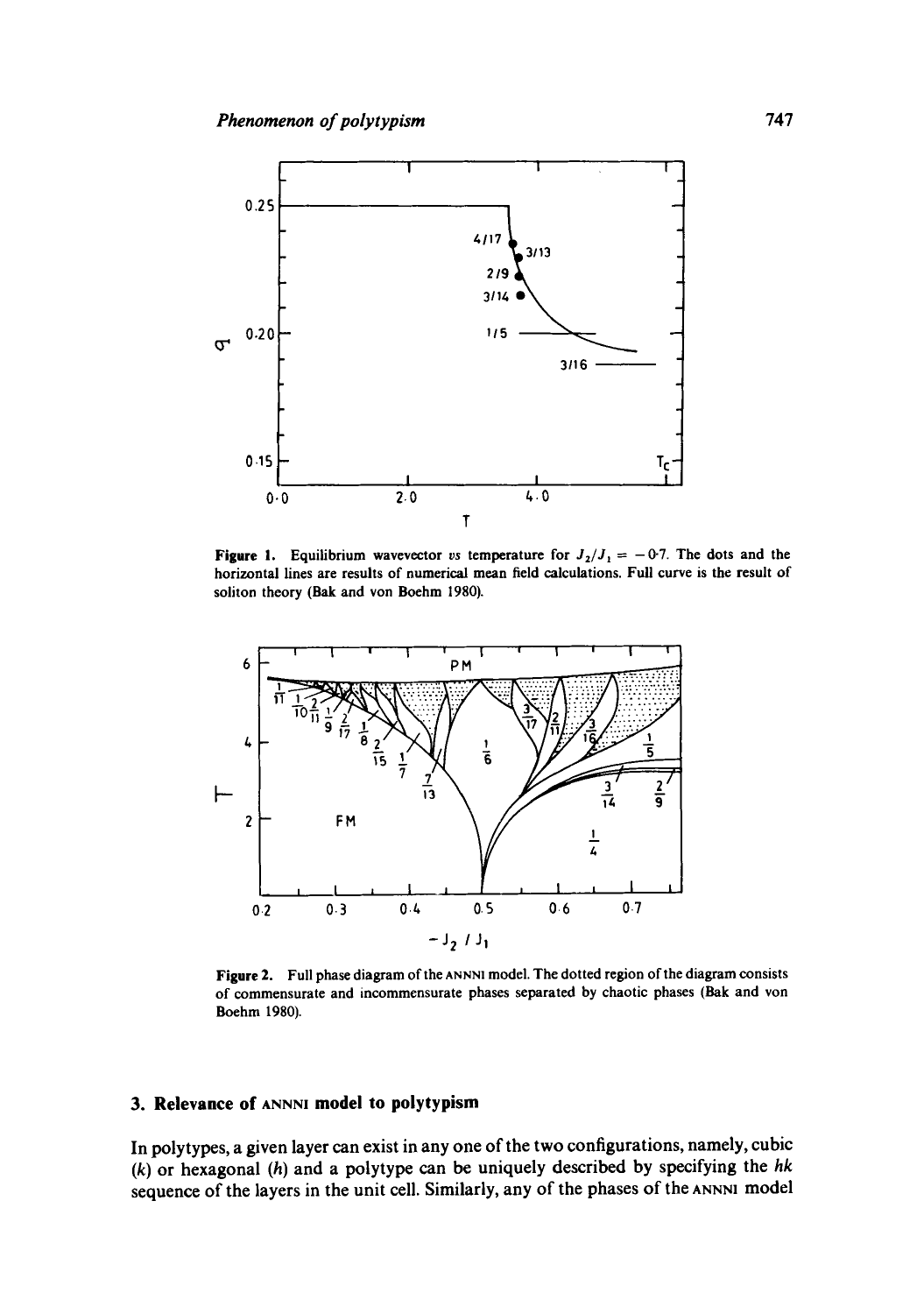can be uniquely described by giving the spin orientations (either up or down) of all the layers in the unit cell. In the earlier work on polytypes (Ramasesha and Rao 1977; Uppal *et al* 1980), this analogy between the spin-half Ising systems and polytypes was used to simulate polytypes. The Hamiltonian used for the simulation contained an infinite-range 'ferromagnetic' interaction term competing against short-range 'antiferromagnetic' interaction terms extending up to second nearest neighbours. However, as has been shown by Villain and Gordon (1980), elastic strains and harmonic fields can mediate oscillating indirect interactions between particles (layers) if the direct interactions are not limited to nearest neighbours. Simple potential energy calculations on aggregates of layers (Uppal *et al* 1980) indeed show that direct inter-layer interactions are not limited to nearest neighbours. Thus, it appears that polytypes are well represented by the ANNNI model. The interactions in the  $x-y$  plane in the ANNNI model are necessary only to provide long-range order at non-zero temperature and do not play any significant part in determining the structure of the phases. This role in polytypes could be played by the infinite range "ferromagnetic" interaction between the layers as proposed by Ramasesha and Rao (1977). Even otherwise, polytypes are truly three-dimensional systems and hence the phase diagram predicted by the mean field theory should adequately describe the real situation.

Having qualitatively justified the appropriateness of the ANNNI model to describe polytypism, it is easy to see how all the striking features of polytypism can be fully explained on the basis of the phase diagram of the ANNNI model. In the polytype language, the phase diagram predicts that as the temperature is varied we would scan through an infinity of polytypic phases. Each polytypic phase is stable over a small range of temperature and the wavevector of each stable phase at a given temperature is given by the 'devil's stair case' (figure 1). The many different polytypic forms observed at ordinary conditions of temperature and pressure would then correspond to the metastable states. Since at the time of growth the short-range interactions may fluctuate presumably due to the random motion of the atoms in the layers (Uppal *et al* 1980) it is possible that at a given temperature many polytypic forms are stable. However, the number of such stable phases reduce to two as the temperature is lowered (figure 2). In any case it is rather difficult to establish experimentally any single polytypic phase as the stable phase for the free energy differences between the phases at any given temperature and pressure are very small—a criterion essential for the existence of a 'devil's stair case'. Thus, ANNNI model explains two of the fundamental properties of polytypism, namely, existence of different types of unidimensional order as well as existence of many polytypic phases with no discernible differences in their stability under identical conditions. Syntactic coalescence can also be explained based on the fact that the temperature range over which a given wave vector is stable becomes extremely narrow as  $T_c$  is approached. Hence, it is possible that the slight temperature gradient that might exist across the specimen during crystallization could lead to different polytypic orderings in different regions of the specimen. Finally, polytypes with large number of stacking faults could correspond to incommensurate phases (the wave vector  $q$  not equal to a rational fraction of the inverse interlayer spacing). It is known that incommensurate phases consist of large regions of the nearest commensurate phase separated by domain walls or solitons. In the polytype context the domain walls or solitons would be the familiar stacking faults. Thus, we see that  $\Delta N$ NNNI model describes all the important features of polytypism.